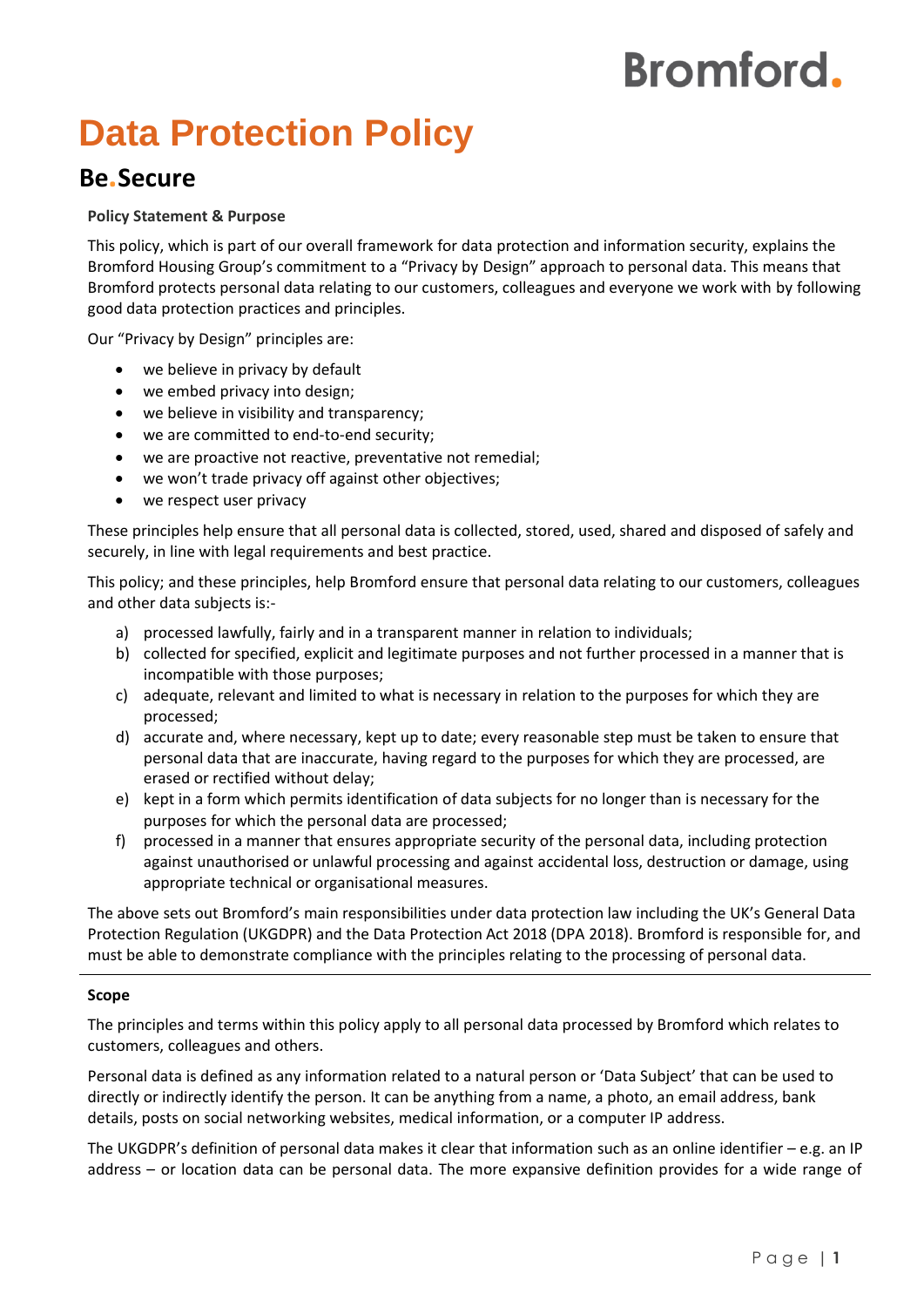personal identifiers to constitute personal data, reflecting changes in technology and the way organisations collect information about people.

This Policy covers Bromford Housing Group and its subsidiaries.

#### *Our Privacy by Design Principles*

Great data protection practice is about making sure that all the personal data Bromford colleagues come into contact with, through any channels is handled properly throughout its "personal data journey". This means that all information must be collected, stored, used, shared and disposed of appropriately and securely, by following our Privacy by Design Principles:-

| Our privacy by design principles                                                                                                                                                                                                                                                                                                                                                                                                                                                                                                                                                                                                                                                                                                          | How do we achieve this?                                                                                                                                                                                                                                                                                                                                                                                                                                                                                                                                                                       |
|-------------------------------------------------------------------------------------------------------------------------------------------------------------------------------------------------------------------------------------------------------------------------------------------------------------------------------------------------------------------------------------------------------------------------------------------------------------------------------------------------------------------------------------------------------------------------------------------------------------------------------------------------------------------------------------------------------------------------------------------|-----------------------------------------------------------------------------------------------------------------------------------------------------------------------------------------------------------------------------------------------------------------------------------------------------------------------------------------------------------------------------------------------------------------------------------------------------------------------------------------------------------------------------------------------------------------------------------------------|
| We believe in privacy by default<br>Privacy by Design seeks to deliver the maximum degree of<br>privacy by ensuring that personal data is automatically<br>protected in any given IT system or business practice. If an<br>individual does nothing, their privacy still remains intact. No<br>action is required on the part of the individual to protect<br>their privacy - it is built into the system, by default.                                                                                                                                                                                                                                                                                                                     | This policy outlines our commitment to<br>Privacy by Design.<br>Our <b>Information Security Policy</b> , our Data<br><b>Classification Policy and information about</b><br>Data Protection on the Hub explain how we<br>embed the all the privacy by design<br>principles, including privacy by default.                                                                                                                                                                                                                                                                                      |
| We embed privacy into design<br>Privacy by Design is embedded into the design and<br>architecture of our IT systems and business practices. It is<br>not bolted on as an add-on, after the fact. As a result privacy<br>is an essential component of the core functionality being<br>delivered. Privacy is integral to our systems processes and<br>practices, without diminishing functionality.<br>Leaders and colleagues must consult the Data Protection<br>Officer when a change to the way we use personal data<br>could introduce new privacy risks in data processing<br>activities. This is possible when new data processing<br>processes, systems or technologies are introduced or when<br>data is bought from third parties. | We carry out a <b>Data Protection Impact</b><br>Assessment (DPIA) before we embark on a<br>new project or introduce a new process. The<br>need to consider if a DPIA is needed is<br>embedded in our procurement processes.<br>This enables us to identify and manage<br>privacy risks inherent in the processing of<br>personal data. They help us avoid the need<br>for costly alterations that otherwise might<br>only be discovered part way through a<br>project and help avoid possible loss of trust<br>and reputational damage.<br>In summary, a DPIA helps minimise privacy<br>risk. |
| We believe in visibility and transparency<br>Visibility and transparency are essential to establishing<br>accountability and trust. Privacy by Design seeks to assure all<br>stakeholders that whatever the IT system or business<br>process involved, it is in fact, operating according to stated<br>promises and objectives, subject to independent verification<br>by the Data Protection Officer and our auditors.                                                                                                                                                                                                                                                                                                                   | Our <b>Privacy Notices</b> provide visibility and<br>transparency about the data we collect and<br>process. It also explains what we will, and<br>won't, do with personal data.<br>Our Policy for Processing Special Category<br>& Criminal Offence Data provides additional<br>transparency around processing of this data.                                                                                                                                                                                                                                                                  |
| We're committed to end-to-end security<br>Privacy by Design, having been embedded into the system<br>prior to the first element of information being collected,<br>extends securely throughout the entire data lifecycle. Strong<br>security measures are essential to privacy, from start to<br>finish. They ensure that data is securely retained, and<br>securely destroyed when no longer required in a timely way.<br>Privacy by Design ensures secure lifecycle management of<br>information, end-to-end.                                                                                                                                                                                                                           | Our Information Security Policy and<br>Acceptable Use Policy reinforce our<br>commitment to end-to-end security.<br>Our Data & Document Retention Policy and<br>Data & Document Retention Table set out<br>clear expectations for data retention.                                                                                                                                                                                                                                                                                                                                             |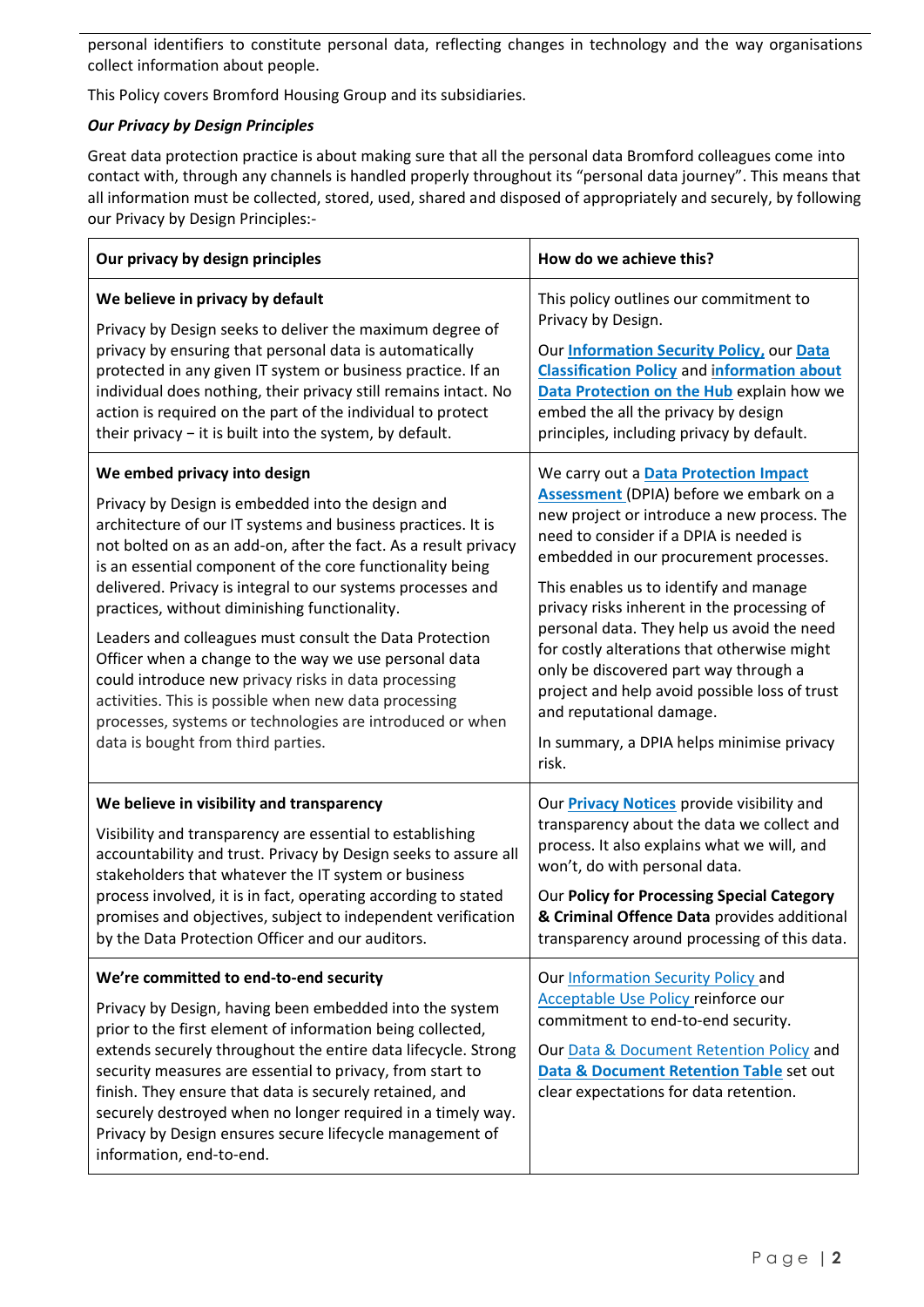| We are proactive not reactive; preventative not remedial<br>Our Privacy by Design approach is characterised by proactive<br>rather than reactive measures. It anticipates and prevents<br>privacy invasive events before they happen. Our Privacy by<br>Design approach does not wait for privacy risks to<br>materialise, and it aims to prevent data protection incidents<br>from occurring. In short, Privacy by Design comes before-<br>the-fact, not after. | We have a Data Protection Compliance<br><b>Checking Programme</b> which provides<br>assurance that we are following our policies<br>and procedures.<br>Data protection breaches can and do<br>happen but when they do, we follow our<br>Data Protection Breach Reporting guidance.<br>We will always find out what went wrong<br>and ensure that lessons are learnt.                                                                                                            |
|------------------------------------------------------------------------------------------------------------------------------------------------------------------------------------------------------------------------------------------------------------------------------------------------------------------------------------------------------------------------------------------------------------------------------------------------------------------|---------------------------------------------------------------------------------------------------------------------------------------------------------------------------------------------------------------------------------------------------------------------------------------------------------------------------------------------------------------------------------------------------------------------------------------------------------------------------------|
| We won't trade off privacy against other objectives<br>Privacy by Design seeks to accommodate all legitimate<br>interests and objectives in a win-win manner. Privacy by<br>Design avoids unnecessary trade-offs, such as privacy vs.<br>security, demonstrating that it is possible, and far more<br>desirable, to have both.                                                                                                                                   | Our <b>Privacy Notices</b> provide transparency on<br>the legal basis for processing personal data.<br>We avoid relying on consent because of the<br>imbalance of power between Bromford and<br>our customers and colleagues. If we rely on<br>legitimate interest as the legal basis for<br>processing we will ensure that our interests<br>are balanced with those of the data subject.<br>We will do this by carrying out a Legitimate<br>Interests Assessment if necessary. |
| We respect user privacy<br>Above all, Privacy by Design requires us to keep the interests<br>of the individual uppermost by offering measures such as<br>strong privacy defaults and respect for data subject's rights.                                                                                                                                                                                                                                          | We publish Your data, Your Rights on our<br>website to highlight data subjects' rights to<br>customers, colleagues and others.                                                                                                                                                                                                                                                                                                                                                  |

#### **Responsibilities**

#### *What?*

The use of information about people, often described as personal data or personal information, is specifically covered by the Data Protection Act 2018 and the UK General Data Protection Regulations (UKGDPR). It can be information about customers, colleagues, or any other people Bromford has contact with.

Bromford has nominated a Data Protection Officer as described by UKGDPR. The appointment of a Data Protection Officer is not mandatory for the Housing Sector but Bromford sees the role of the Data Protection Officer as important in delivering our Privacy by Design approach and ensuring compliance with data protection law.

Additionally, we process special category and criminal offence data as part of our core business. Our approach to processing this data is set out in our Policy for Processing Special Category & Criminal Offence Data.

#### *Our Privacy Notices and the Lawful Bases for Processing Personal Data*

Our privacy notices set out: -

- Contact details for Bromford and our data protection officer;
- The purposes of and lawful basis for our personal data processing;
- The legitimate interests for our personal data processing;
- The recipients, or categories of recipients of the personal data we process;
- Information on transfers of personal data to any third countries;
- Retention periods for personal data;
- Rights available to individuals in respect of our personal data processing including the right to withdraw consent and the right to lodge a complaint with a supervisory authority;
- Details of where individuals are under a contractual obligation to provide personal data;
- Confirmation that Bromford does not use automated decision-making.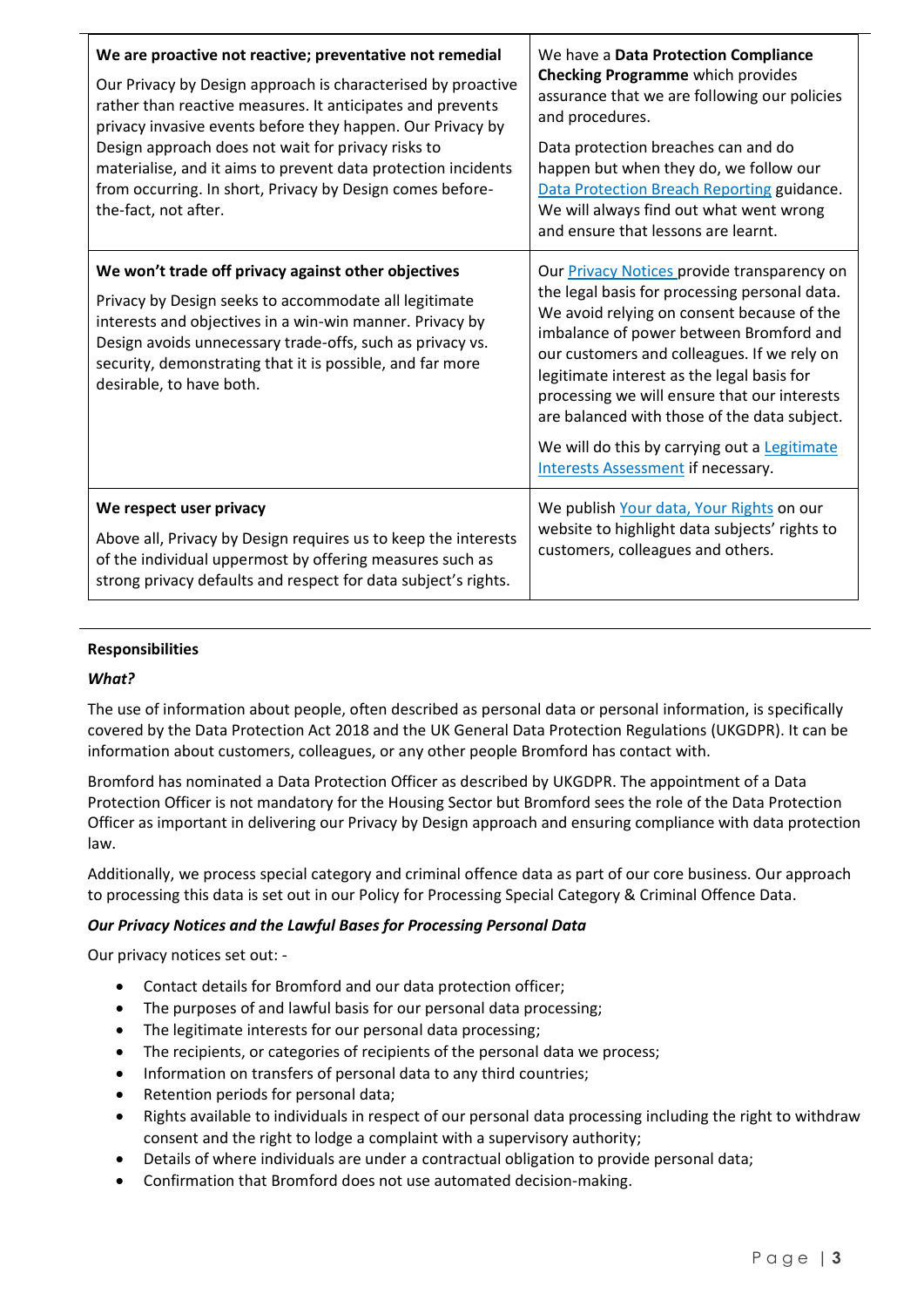Most commonly the lawful basis for our personal data processing is either legitimate interest or performance of a contract (such as a tenancy agreement, lease agreement, contract of employment etc).

Bromford recognises that there can be an imbalance of power between ourselves and our customers and colleagues when we process their personal data. We therefore avoid relying on consent when processing personal where there is a clear imbalance of power which would invalidate consent. A potential customer applying for a home may be in a vulnerable position and may not have many other housing options. This means they may have no real choice but to sign up to our terms.

In these cases, we rely on legitimate interests as the lawful basis for our processing and allow customers, colleagues and others to object to our processing on grounds relating to their particular situation.

#### *Why?*

The personal data that our customers and colleagues entrust Bromford with is a valuable asset and we must handle it with respect and keep it secure. The consequences of an incident that results in personal data falling into the wrong hands can include serious harm and distress to individuals whose data is breached and harm to Bromford. Under Data Protection laws the business could be prosecuted and have large fines imposed, as well as suffer reputational damage.

Good data protection practice is an integral part of good customer service.

#### *When?*

The policy must be followed in all situations, including whether colleagues are working in the office, at home, in our customer's homes or at any other private or public location.

#### *Who?*

**Bromford** is accountable for; and must be able to demonstrate compliance with responsibilities under UK data protection law.

**The Board** has overall responsibility for this policy and is committed to Privacy by Design.

The annual declaration signed by members of Bromford's Board includes an acknowledgement of an absolute duty of confidentiality to Bromford. This states that Board members must not disclose to any third party any confidential information which they have obtained because of their position on the board

**The Audit & Risk Committee (ARC)** will obtain assurances relating to the adequacy and effectiveness of risk, control and governance processes relating to data protection and privacy in Bromford.

The committee will receive reports on Bromford's compliance with the principles of this policy and data protection law.

**The Risk & Compliance Forum (RCF)** will maintain and monitor proper arrangements for data risk management, ensuring these are effectively developed, implemented, managed, monitored and embedded across Bromford. The Risk & Compliance Forum will ensure that proper arrangements for risk management and internal control are maintained and monitored in Bromford's approach to data protection and privacy. Ensuring these are effectively developed, implemented, managed, monitored and embedded across Bromford.

**The Data Governance Group (DGG)** will provide oversight to the Executive Board and the Risk and Compliance Forum with regards to Bromford's data estate. The group provides a mechanism to monitor the effectiveness of individual Data Assurance Groups. The group will actively monitor and review all aspects of data, whilst ensuring the alignment of data governance within the context of the strategic direction of the organisation. The group will ensure that data risk management and data protection obligations are championed throughout all aspects of data ownership and management. The group will report monthly on personal data breaches, security incidents, data governance / quality incidents and transformation design requests.

**The Information Security & Resilience Team** are key stakeholders in Bromford's overall approach to ensuring that data subjects rights are respected. In particular, the Information & Data Management Service will be responsible for ensuring that appropriate technical measures are in place to facilitate compliance with data protection law and the principles in this policy. The team are also responsible for maintaining data quality dashboards and ensuring that data quality errors are rectified by data owners.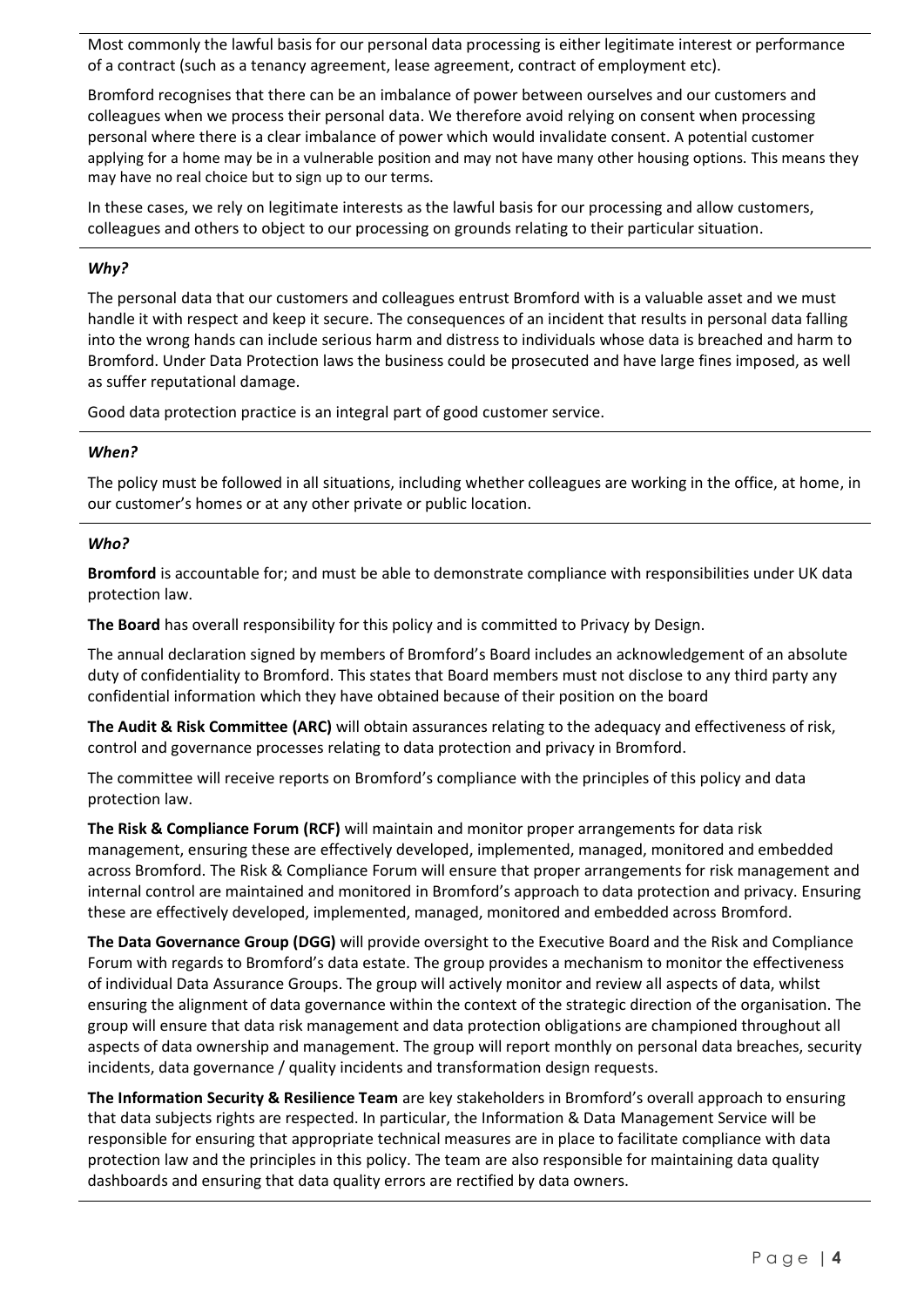**Data Owners & Data Stewards** Data Owners are generally identified as a director level role that span a broad collection of service areas. They are responsible and accountable for a collection of data assets This extends to ensuring that our use of those data assets complies with data protection law. Data Owners may be supported by Data Stewards who will work with the Security & Resilience Team to help improve management of data quality and drive proactive identification and resolution of issues.

**Leaders** are responsible for ensuring that all colleagues in their teams understand the Privacy by Design policy statement and principles and the underlying procedures and guidance. Leaders must also ensure their teams understand the need to report data protection incidents to the Data Protection Officer within 24 hours. as part of a commitment to continuously improving standards of data protection and privacy. Leaders should:

- share this Policy and all policies and procedures linked to this Policy, as well as other communications about data protection matters, with their teams;
- make sure their teams complete their training;
- support their teams in reporting possible breaches;
- ensure that [Data Protection Impact Assessments](https://bromford.sharepoint.com/:w:/r/sites/EdmLive/Corporate%20Documents/DPIA%20Screening%20Questionnaire.docx?d=w4a9e4e3327b74852aab55b92e246ac7e&csf=1&web=1&e=zhVKw1) (DPIA's) are carried out when changes in the way we operate mean significant changes to the way in which personal data is collected or used or significant impacts on privacy are likely;
- ensure that a [Data Processors Agreement](https://bromford.sharepoint.com/:w:/r/sites/EdmLive/Corporate%20Documents/Data%20Processors%20Agreement.docx?d=w1d4454d43ec74b24928555a4a2ab2536&csf=1&web=1&e=QosFWP) (DPA) or Standard Contractual Clauses are in place where we appoint a contractor who will have access to personal data relating to Bromford customers, colleagues or other data subjects;
- design their policies and processes with good data protection principles in mind.

**All colleagues** are required, via their contract of employment, to abide by procedures designed to protect the confidentiality of information held about customers, other colleagues or others.

**The Data Protection Officer** is responsible for the following tasks:

- To inform and advise Bromford and colleagues about their obligations to comply with the UKGDPR and other data protection laws;
- To monitor compliance with the UKGDPR and other data protection laws, including managing internal data protection activities, advising on data protection impact assessments; training colleagues and conducting compliance audits; and
- To be the first point of contact for supervisory authorities (the Information Commissioner's Office) and for individuals whose data is processed (colleagues, customers etc.).

In particular the Data Protection Officer is responsible for ensuring that appropriate procedures and guidance on our approach to data protection and privacy are available to Board members, leaders and colleagues.

Guidance available on the Hub set out specific guidance including procedures for carrying out DPIA's and procedures for complying with data subject's rights under the UKGDPR.

#### *How?*

Colleagues can promote good data protection practice by:

- following this Policy, and linked policies and procedures;
- completing their Data Protection training;
- reporting suspected breaches to the Data Protection Officer; and
- querying anything that looks like poor data protection practice or that they are unsure of.

Th[e Data Protection Officer](mailto:dpo@bromford.co.uk) can provide extra help and advice. The [Information Security & Resilience Team](mailto:information.security@bromford.co.uk) can also provide help and advice on technical measures to comply with our data protection principles.

#### **Reference Documents**

Additional guidance, related policies and procedures can be found in:

| The Bromford Housing Group Privacy Notices                     | <b>Acceptable Use Policy</b>      |
|----------------------------------------------------------------|-----------------------------------|
| Our Data & Document Retention Policy and Retention Table       | <b>Access Control Policy</b>      |
| Policy for Processing Special Category & Criminal Offence Data | Third Party Governance Policy     |
| <b>Information Security Policy</b>                             | <b>Data Classification Policy</b> |